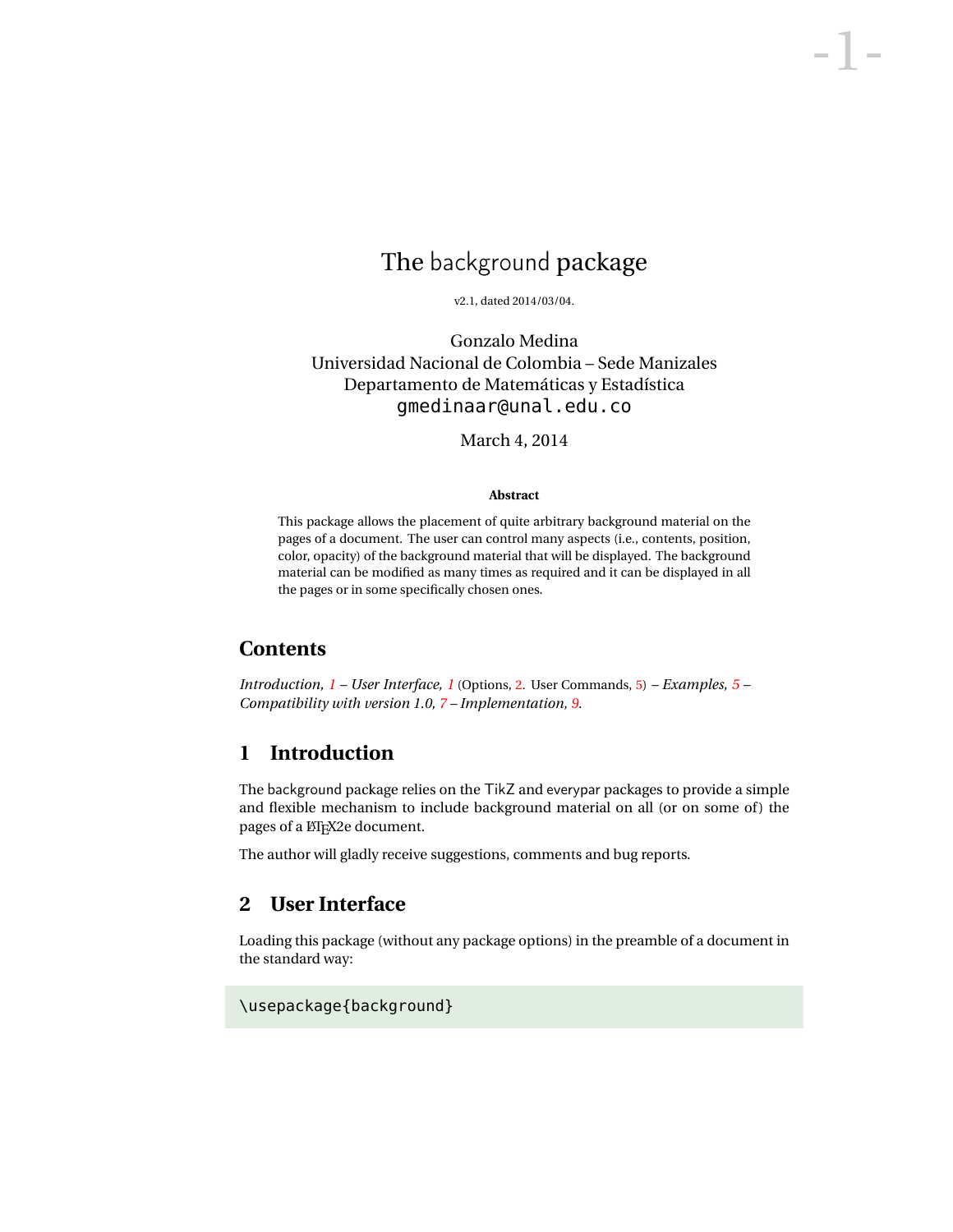activates a set of predefined options that will typeset the word "Draft" across every page of your document (from the lower left corner to the upper right corner), using this color and a huge font size.

Of course, the package can be loaded using some of the options described in the next section; for example:

\usepackage[pages=some,placement=bottom]{background}

For a later change of options, this package provides the command

```
\backgroundsetup{〈options〉}
```
So, for example,

\usepackage[contents=Confidential,color=blue]{background}

and

```
\usepackage{background}
\backgroundsetup{contents=Confidential,color=blue}
```
produce the same result. The advantage of \backgroundsetup is that it can be used not only in the preamble but on the body of the document, as many times as required.



The document needs to be processed twice to get the background material in the right **!** position.

#### <span id="page-1-0"></span>**2.1 Options**

The options described in this section can be used as package options or in the argument of the **\backgroundsetup** command. The table [1](#page-3-0) contains a summary of all the available options and their default values. Since the options used to modify attributes of the background material depend on the \node construct offered by the TikZ package, we strongly encourage the reading of Till Tantau's *[PGF/TikZ package](http://mirror.ctan.org/graphics/pgf/base/doc/generic/pgf/pgfmanual.pdf) [manual](http://mirror.ctan.org/graphics/pgf/base/doc/generic/pgf/pgfmanual.pdf)*.

pages= This option controls wether the background material should appear in all or in some of the pages of the document. The predefined values for this option are  $all$  (default) and some. Take into account that using the value some for this option will cause no background material to be displayed at all and the user will have to issue the command \BgThispage for each page in which he/she desires the background material to appear (see example [3\)](#page-5-0).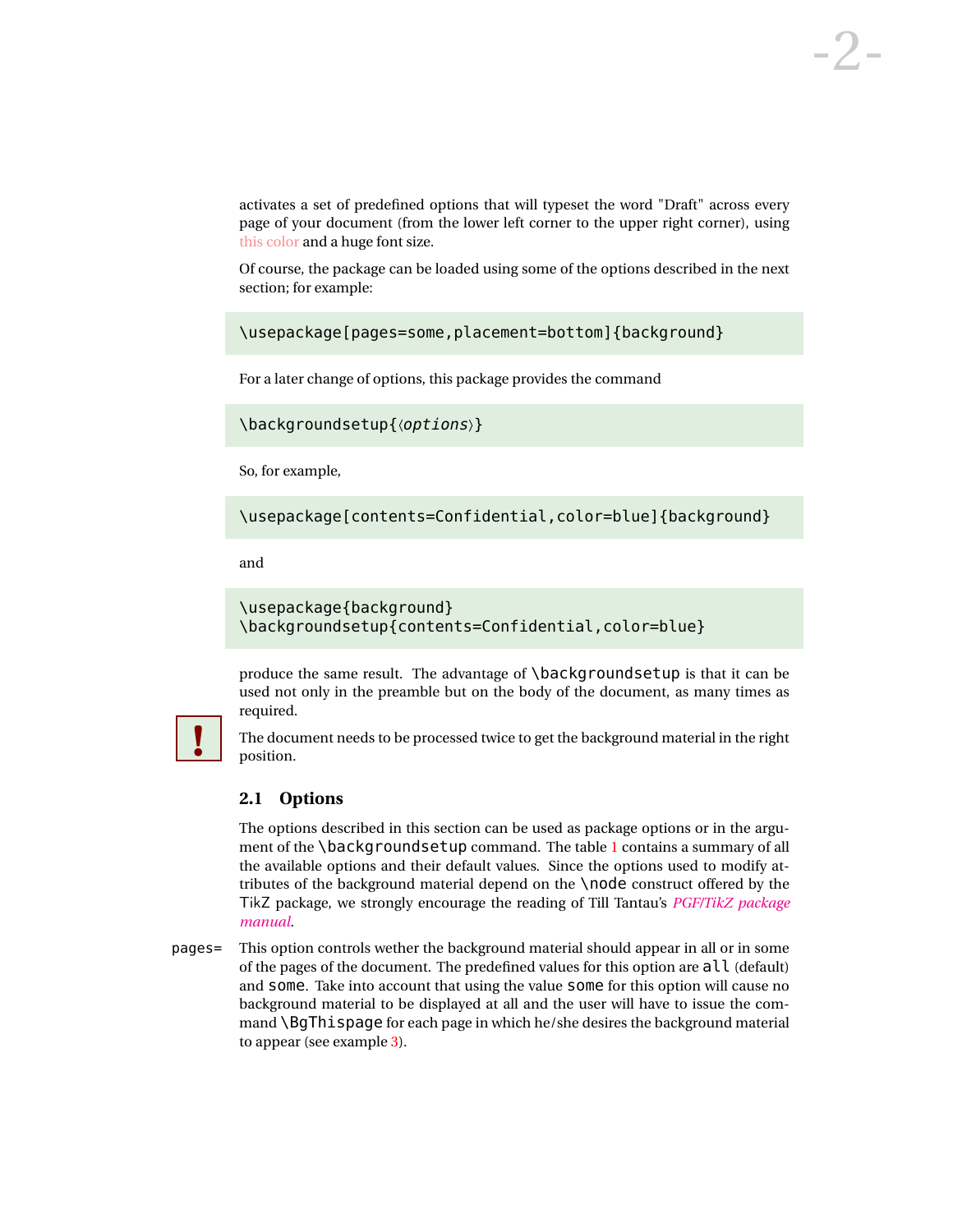- firstpage= This boolean option allows the user to specify, setting the value true, that the background material must be displayed only in the first page of the document. The deafulat value is false.
- placement= This option allows the user to choose three predefined positions for the background material; the predefined values for this option are center (default), top and bottom. Using center will cause the background material to be displayed diagonally across the page, from the bottom left corner to the upper right corner of the page(s); the top value will cause the background material to be displayed horizontally at the top of the page(s), and the bottomvalue will cause the background material to be displayed horizontally at the top of the page(s).
- contents= This options allows the user to specify the material that will be used in the document. This material can be quite arbitrary: text of arbitrary length, images included via the standard \includegraphics command from the graphicx package, or graphics created with the PGF/TikZ package, for example.



If the material that will be used as background contains ETEX commands or if it is not plain text, then the \backgroundsetup command *must* be used to declare the contents instead of using the key contents as one of the package options.

- color= This option allows the user to specify the color for the background material that will be used in the document. The whole range of colors provided by the xcolor package can be used.
- angle= This option allows the user to specify the angle for the background material that will be used in the document. Angles are measred counterclockwise; any value between -360 and 360 can be used.
- $opacity = This option allows the user to change the transparency level for the background mate$ rial. Any number between 0 (full transparency) and 1 (no transparency at all) can be used as a valid value for this option.
	- scale= This option allows the user to change the scaling factor that will be applied to the background material. Any (sensible) positive value can be used.
- position = This option allows the user to deïnance the position of the background material. Any valid position accepted by the at syntax for nodes placement can be used (see the TikZ manual). When using coordinates, do *not* enclose them inside parentheses. Some examples of valid positions are

```
position={0,0}
position=current page.north
position={5cm,7cm}
```
nodeanchor= This option allows the user to set the anchor for the node containing the background material. Typical values for this key are: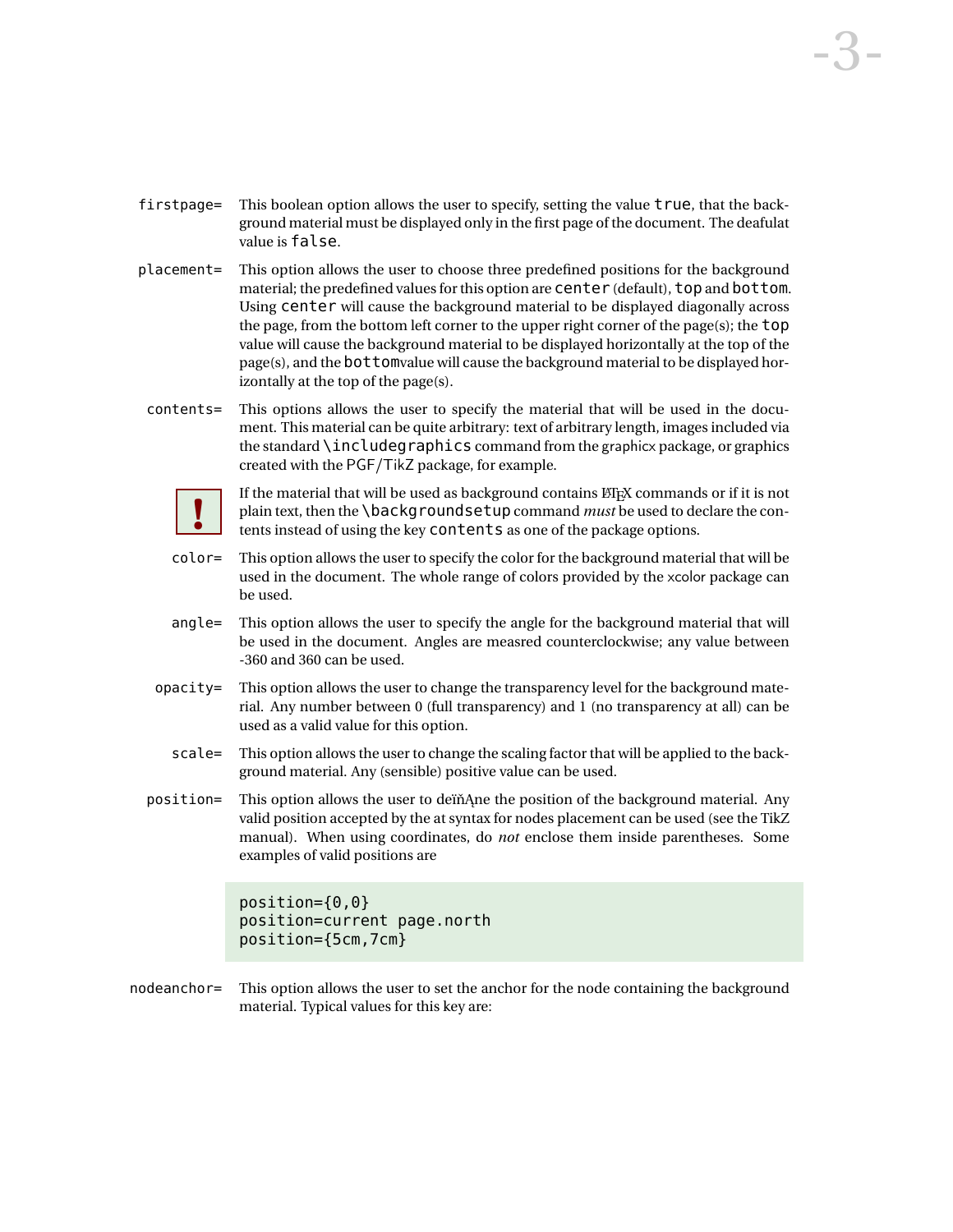### nodeanchor=south east nodeanchor=north

anchor= This option allows the user to set the simplified anchor for the node containing the background material. Typical values for this key are:

-4-

<span id="page-3-0"></span>anchor=left anchor={below=30pt}

hshift= These two options control the horizontal and vertical shifting, respectively, of the node vshift= position.

| Table 1: Available options. |                                         |                                |  |
|-----------------------------|-----------------------------------------|--------------------------------|--|
| Key                         | Possible Values                         | Default                        |  |
| pages                       | <all some></all some>                   | all                            |  |
| firstpage                   | <true false></true false>               | false                          |  |
| placement                   | <center top bottom></center top bottom> | center                         |  |
| contents                    | Text, images, etc.                      | Draft                          |  |
| color                       | Any valid color                         | red!45                         |  |
| angle                       | Any value between -360 and 360          | 60, for center                 |  |
|                             |                                         | 0, for top and bottom          |  |
| opacity                     | Any value between 0 and 1               | 0.5                            |  |
| scale                       | Any positive value                      | 15 for center                  |  |
|                             |                                         | 8 for top and bottom           |  |
| position                    | Any value for node placement            | current page.center for center |  |
|                             |                                         | current page.north for top     |  |
|                             |                                         | current page.south for bottom  |  |
| anchor                      | Any simplified value for node anchor    | empty for center               |  |
|                             |                                         | below for top                  |  |
|                             |                                         | above for bottom               |  |
| nodeanchor                  | Any value for node anchor               | center                         |  |
| hshift                      | Any length.                             | 0pt                            |  |
| vshift                      | Any length.                             | 0pt                            |  |
|                             |                                         |                                |  |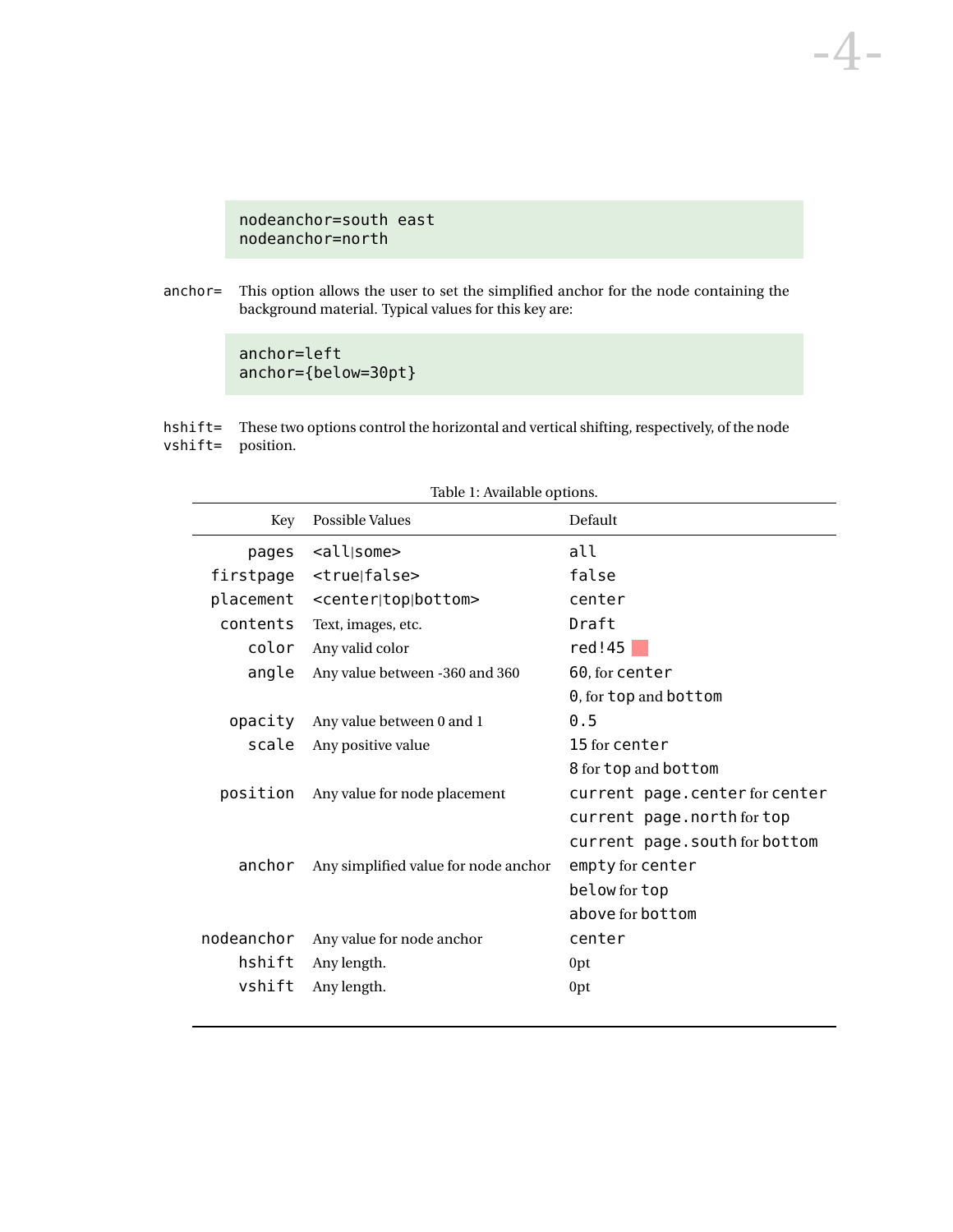#### <span id="page-4-0"></span>**2.2 User Commands**

<span id="page-4-1"></span>The following two commands are designed to give the user control on whether the background material should or should not appear on specific pages of the document.

\BgThispage This command permits to select particular pages in which the background material will be displayed (see example [3\)](#page-5-0).

\NoBgThispage This command will prevent the background material to be displayed in the page where it was issued.



<span id="page-4-2"></span>Do not use this command in two column documents since its implementation de-pends on the afterpage package, and this package doesn't cooperate with two-column mode (see example [5\)](#page-6-1) .

## **3 Examples**

\end{document}

In the following examples, the lipsum package was used only to automatically generate text.

**Example 1** *This example shows how to display the background material only on the first two pages of the document:*

```
\documentclass{article}
\usepackage{background}
\usepackage{lipsum}
\begin{document}
\lipsum[1-10]
\newpage\backgroundsetup{contents={}}
\lipsum[1-30]
```
**Example 2** *This example imitates the page numbering format used in this document:*

```
\documentclass{article}
\usepackage[
  placement=top,
  angle=0,
  color=black!40,
  scale=4,
  hshift=60,
  vshift=-5
  ]{background}
\backgroundsetup{contents={-\thepage-}}
```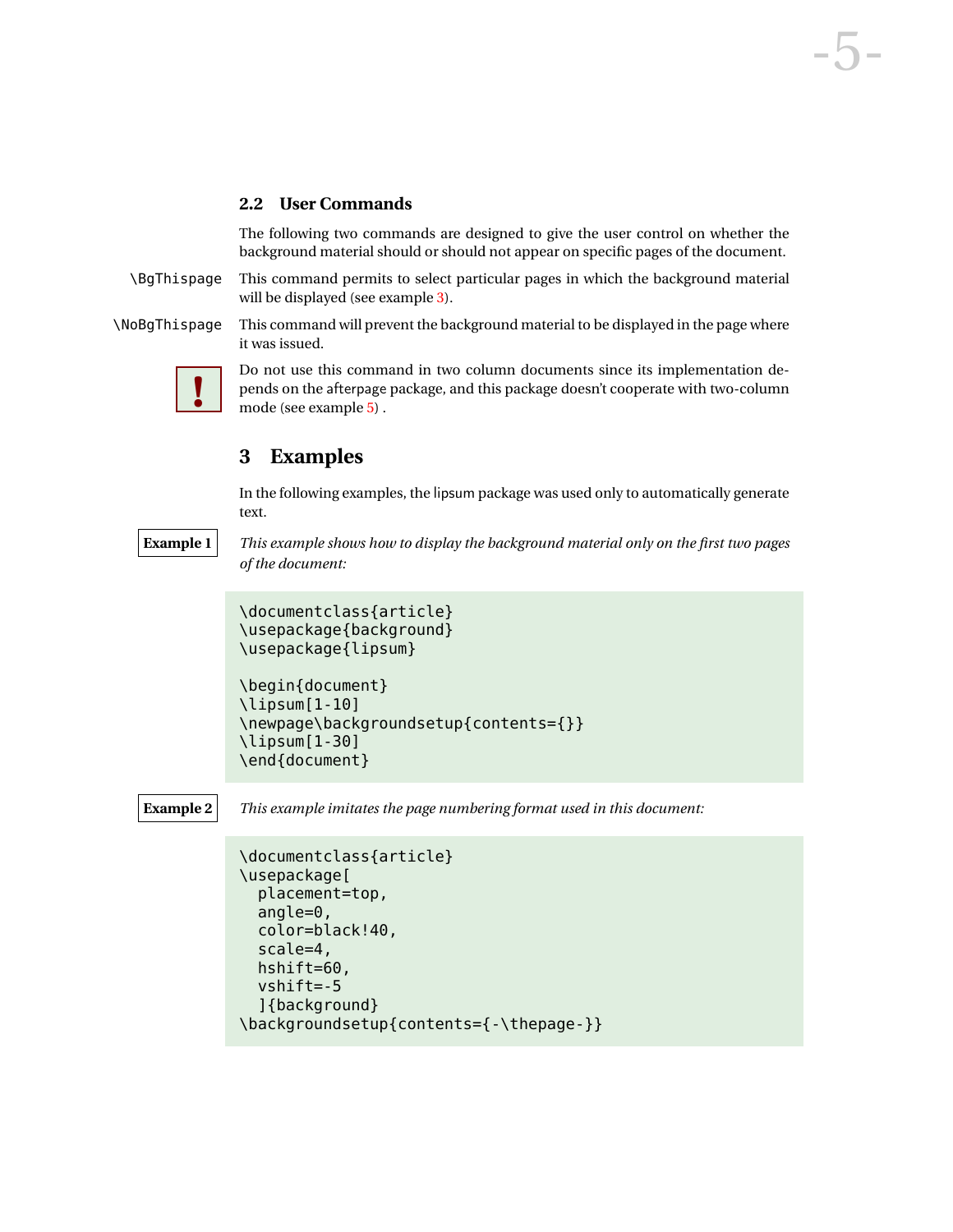<span id="page-5-0"></span>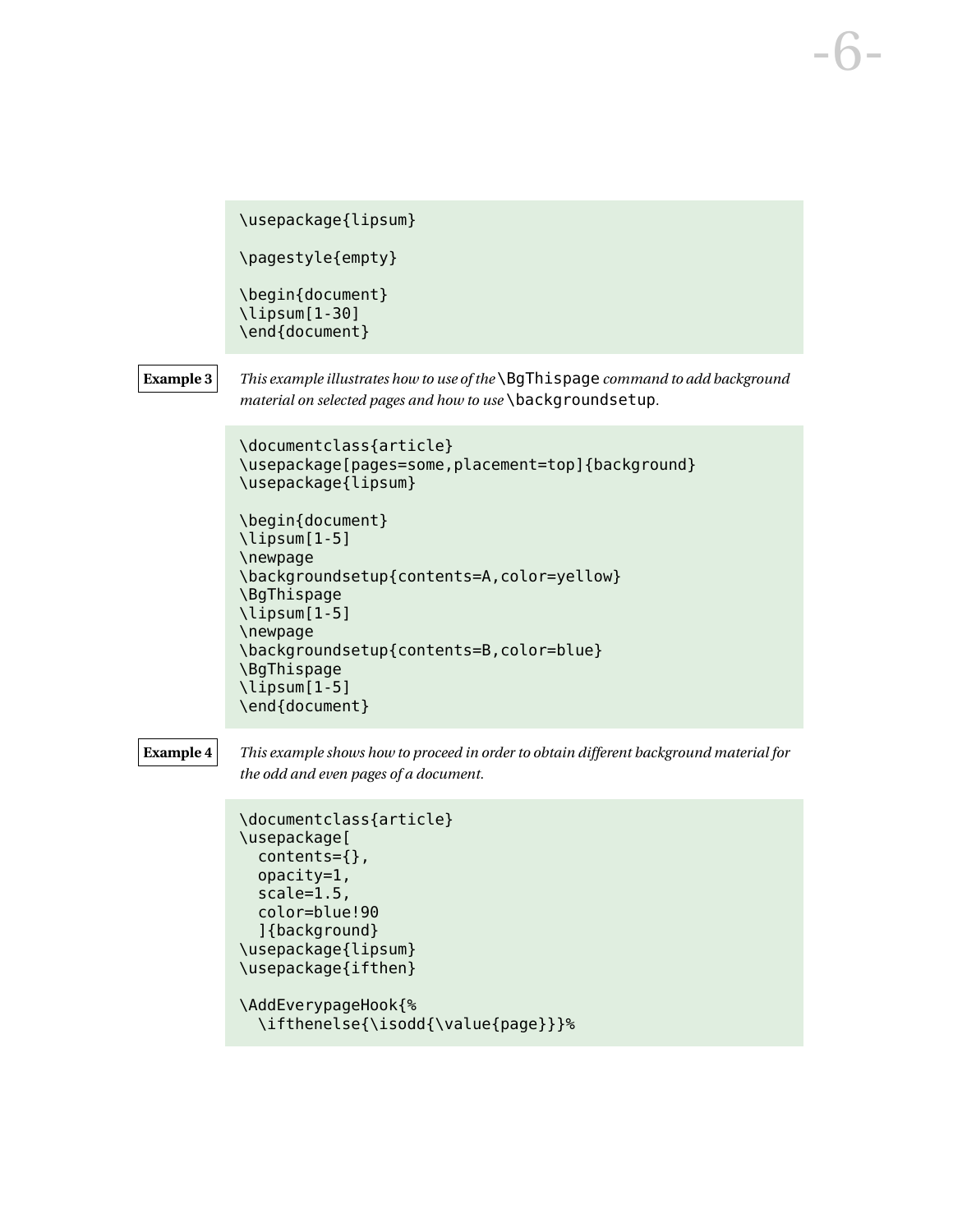```
{\backgroundsetup{
       angle=90,
       position={0,-0.65\textheight},
       contents={The background package}
       }%
     }%
    {\backgroundsetup{
       angle=270,
       position={0.9\textwidth,-.7\textheight},%
       contents={Version 2.1}
      }%
    }%
  \BgMaterial}
\begin{document}
\lipsum[1-30]
\end{document}
```
**Example 5** *This example illustrates the use of the* \NoBgThispage *command, to suppress the background material on selected pages (page 2, in this case). Adding the* twocolumn *class option will produce compilation errors*

```
\documentclass{article}
\usepackage{background}
\usepackage{lipsum}
```

```
\begin{document}
\lipsum[1-5]
\newpage\NoBgThispage
\lipsum[1-5]
\newpage
\lipsum[1-20]
\end{document}
```
# <span id="page-6-0"></span>**4 Compatibility with version 1.0**

The macros used in version 1.0 to control the attributes of the background material are still available for backwards compatibility. However, users of version 2.0 are encouraged to use the newly implemented key=value mechanism instead. The old macros are listed below: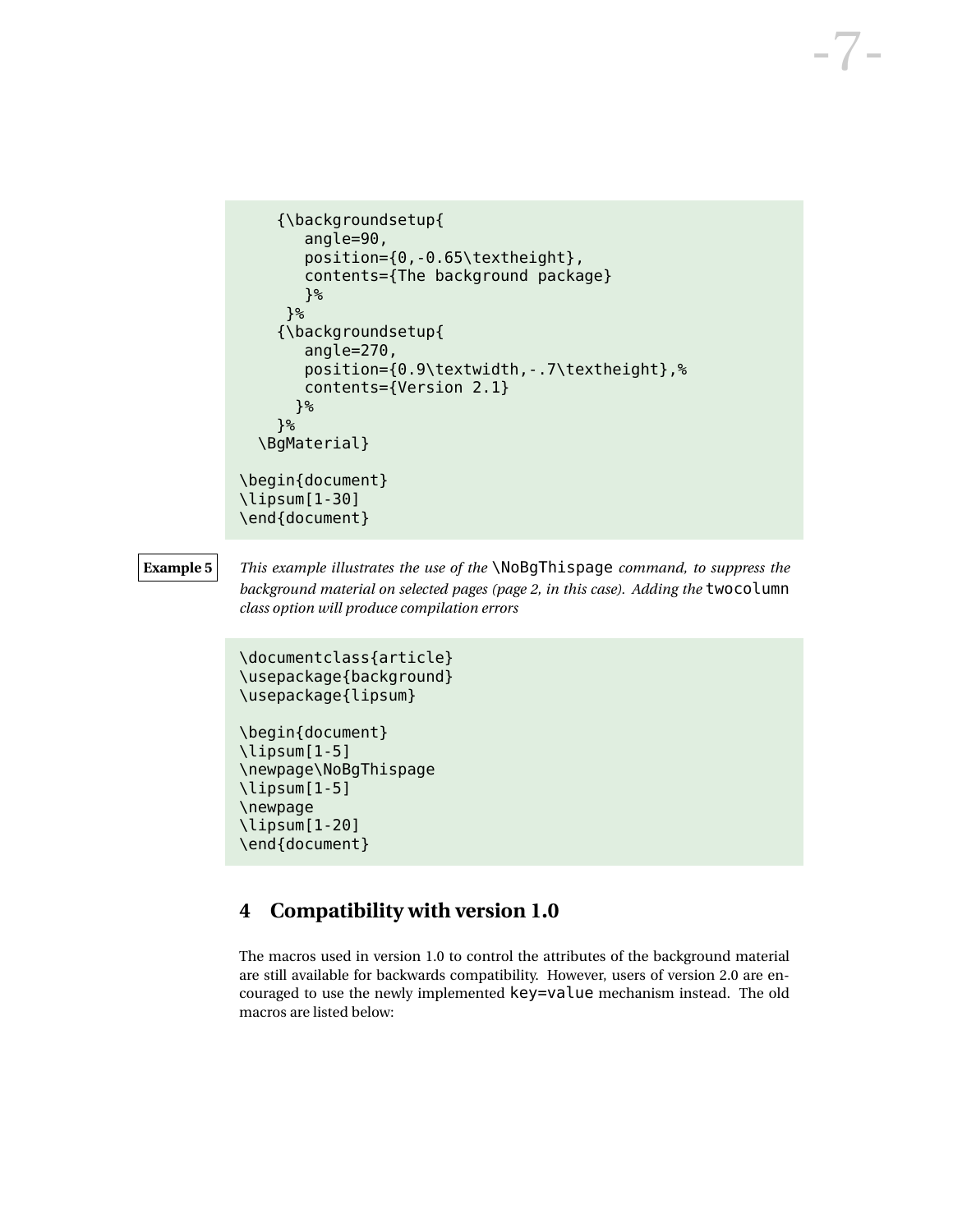\SetBgContents \SetBgColor \SetBgAngle \SetBgOpacity \SetBgScale \SetBgPosition \SetBgAnchor \SetBgHshift \SetBgVshift

In version 1.0 there were five package options: all, some, center, top, and bottom; these options are still available, but the user is encouraged to use the pages **!** and placement keys; so, for example,

\usepackage[some,top]{background}

from version 1.0, could be replaced, from version 2.0 on, with

\usepackage[pages=some,placement=top]{background}

# **Hystory**

**Version 1.0 (2009/11/07)**: first implementation, quite simple and paralleling the one of the draftwatermark package by Sergio Callegari, but adding greater control over the background material attributes.

**Version 2.0 (2012/08/06)**:

- Complete reimplementation, now using the xkeyval package to handle attributes and options in an unified way through the key=value mechanism.
- A bug in version 1.0 with \SetBqAnchor was reported by eudoxos at [http:](http://tex.stackexchange.com/q/47875/3954) [//tex.stackexchange.com/q/47875/3954](http://tex.stackexchange.com/q/47875/3954); the bug has been fixed.
- A user command \BgMaterial has been added.

#### **Version 2.1 (2014/03/04)**:

- Added the nodeanchor key...
- The containing node has now inner sep=0pt.
- Improved documentation.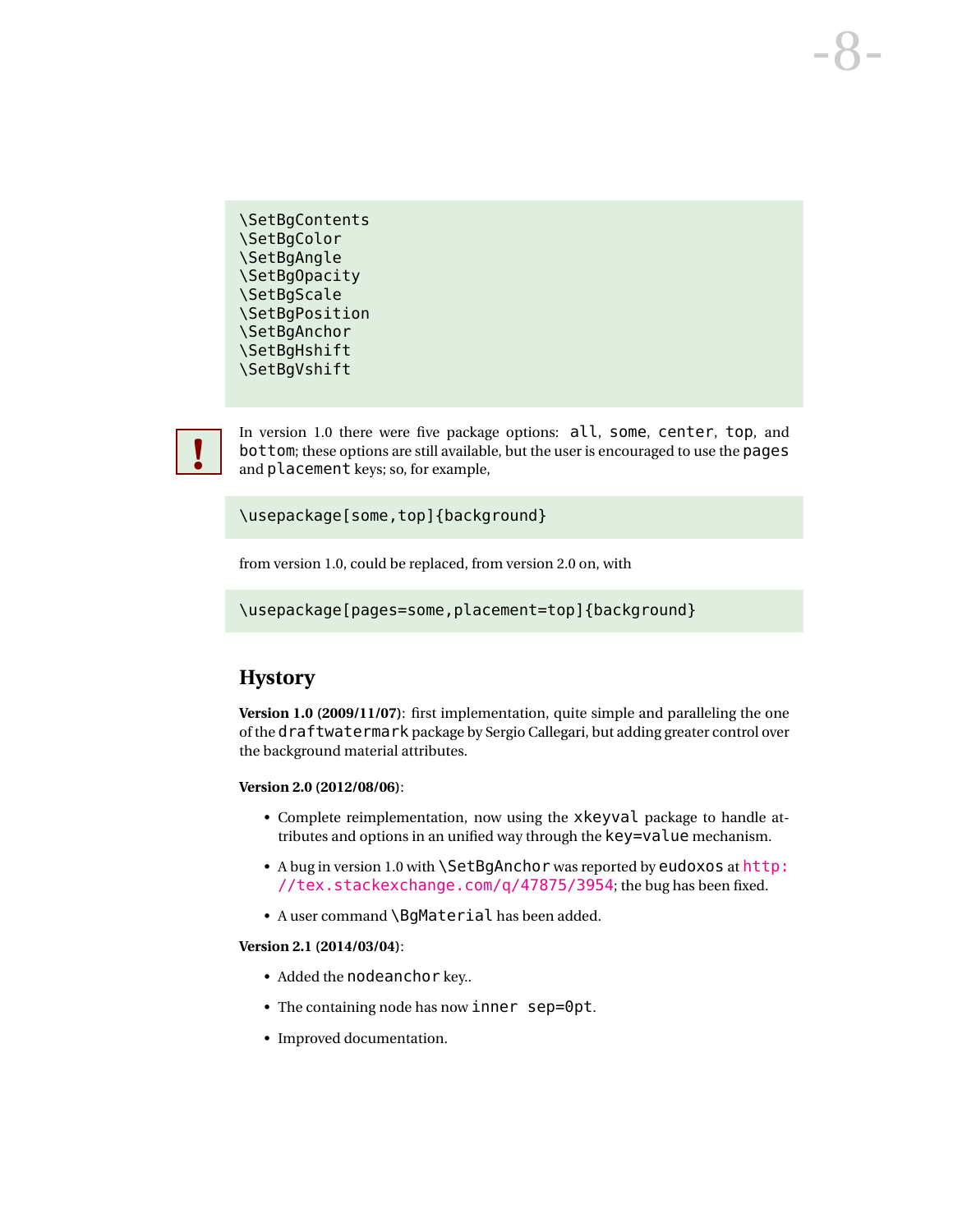## <span id="page-8-0"></span>**5 Implementation**

Standard identification:

```
1 \NeedsTeXFormat{LaTeX2e}
```

```
2 \ProvidesPackage{background}[2014/03/04 v2.1 background material]
```
-9-

<span id="page-8-8"></span><span id="page-8-7"></span><span id="page-8-6"></span><span id="page-8-4"></span><span id="page-8-3"></span><span id="page-8-2"></span><span id="page-8-1"></span>Next, we check if the needed packages have been already loaded; if not, we load them:

```
3 \@ifpackageloaded{xkeyval}{}{\RequirePackage{xkeyval}}
               4 \@ifpackageloaded{tikz}{}{\RequirePackage{tikz}}
               5 \@ifpackageloaded{everypage}{}{\RequirePackage{everypage}}
               6 \@ifpackageloaded{afterpage}{}{\RequirePackage{afterpage}}
  contents=
Now we declare the options that will control the background material
     color=
     angle=
   opacity=
     scale=
  position=
    anchor=
nodeanchor=
    hshift=
    vshift=
               7 \DeclareOptionX[BG]<background>{contents}{%
               8 \def\Background@Contents{#1}}
              9 \DeclareOptionX[BG]<background>{color}{%
             10 \def\Background@Color{#1}}
              11\DeclareOptionX[BG]<br/>background>{angle}{%
              12 \def\Background@Angle{#1}}
              13 \DeclareOptionX[BG]<br/>background>{opacity}{%
              14 \def\Background@Opacity{#1}}
              15 \DeclareOptionX[BG]<br/>background>{scale}{%
              16 \def\Background@Scale{#1}}
              17\DeclareOptionX[BG]<br/>background>{position}{%
              18 \def\Background@Position{#1}}
              19 \DeclareOptionX[BG]<br/>>background>{anchor}{%
              20 \def\Background@Anchor{#1}}
              21\DeclareOptionX[BG]<background>{nodeanchor}{%
              22 \def\Background@NodeAnchor{#1}}
              23\DeclareOptionX[BG]<br/>background>{hshift}{%
              24 \def\Background@HShift{#1}}
              25 \DeclareOptionX[BG]<background>{vshift}{%
              26 \def\Background@VShift{#1}}
   \bg@some A boolean (initially set to false) to control whether the background material will be
             displayed in every page or not.
              27
              28 \newif\ifbg@some
              29 \bg@somefalse
     pages=
  position=
             We define the two choice keys pages and position and set the default for their
             options:
              30
              31 \define@choicekey+[BG]{background}{pages}[\val\nr]{all,some}{%
              32 \ifcase\nr\relax
              33 \bg@somefalse
              34 \or
              35 \bg@sometrue
```

```
36 \fi
```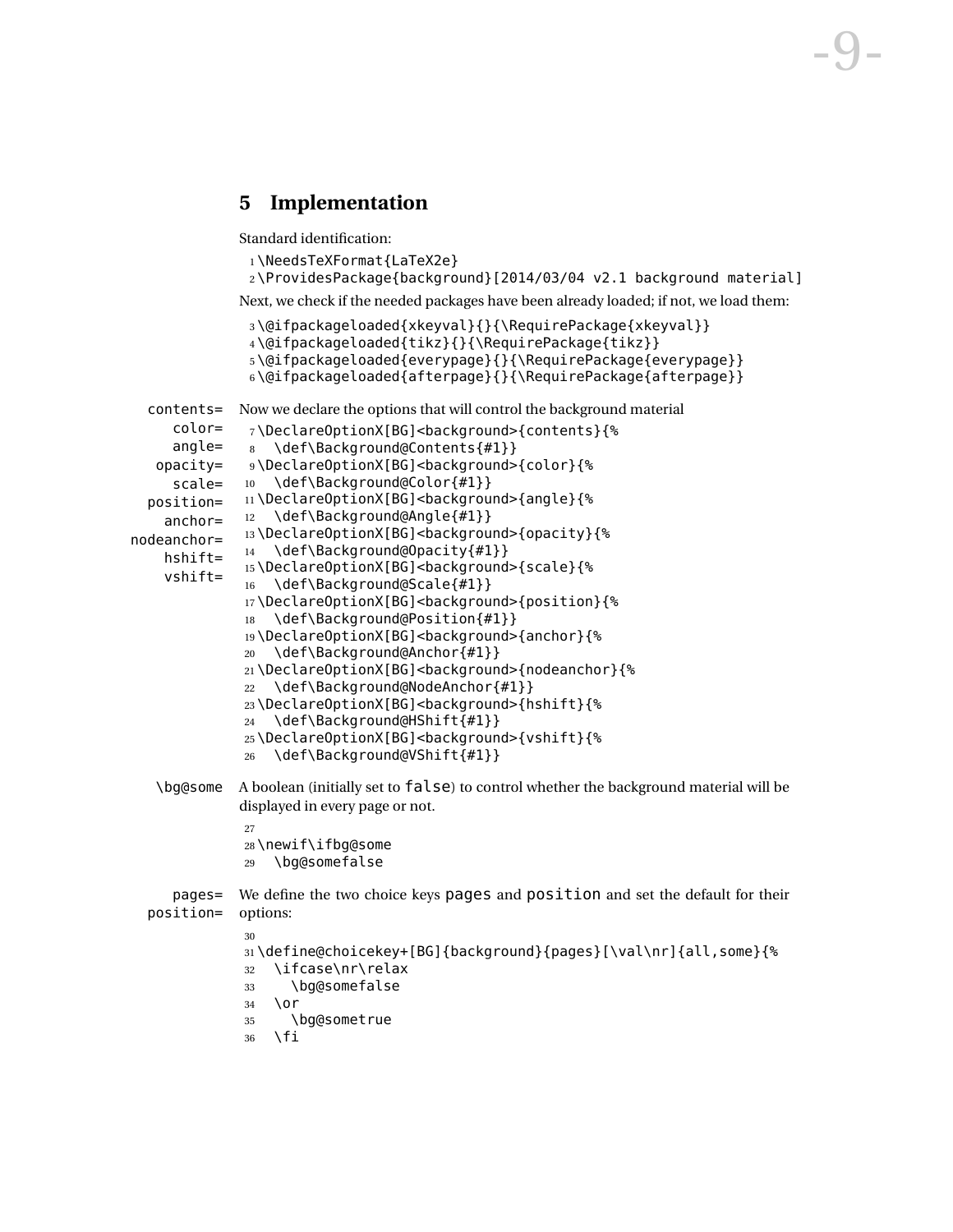```
37 }{%
            38 \PackageWarning{background}{erroneous input ignored}%
           39 }
            40
            41 \define@choicekey+[BG]{background}{placement}[\val\nr]{center,bottom,top}{%
            42 \ifcase\nr\relax
            43 \renewcommand\Background@Position{current page.center}%
            44 \renewcommand\Background@Anchor{}%
            45 \renewcommand\Background@Angle{60}
            46 \or
            47 \renewcommand\Background@Position{current page.south}%
            48 \renewcommand\Background@Anchor{above}%
            49 \renewcommand\Background@Angle{0}%
            50 \or
            51 \renewcommand\Background@Position{current page.north}%
            52 \renewcommand\Background@Anchor{below}%
            53 \renewcommand\Background@Angle{0}%
            54 \forallfi
            55 }{%
            56 \PackageWarning{background}{erroneous input ignored}%
           57 }
firstpage This boolean key makes the background material to be displayed only in the first page
           of the document; dafault value=false.
            58 \define@boolkey+[BG]{background}{firstpage}{%
           59 \ifBG@background@firstpage
           60 \bg@sometrue%
           61 \AtBeginDocument{\BgThispage}%
            62 \else
            63 \bg@somefalse%
            64 \fi
           65 }{%
           66 \PackageWarning{background}{erroneous input ignored}%
           67 }
           For compatibility with previous version we also provide the package options some,
           all, center, top, and, bottom:
            68
```

```
69\DeclareOptionX[BG]<br/>background>{all}{\bg@somefalse}
70\DeclareOptionX[BG]<br/>background>{some}{\bg@sometrue}
71\DeclareOptionX[BG]<background>{center}{%
72 \renewcommand\Background@Position{current page.center}%
73 \renewcommand\Background@Anchor{}%
74 \renewcommand\Background@Angle{60}}
75\DeclareOptionX[BG]<br/>background>{bottom}{%
76 \renewcommand\Background@Position{current page.south}%
77 \renewcommand\Background@Anchor{above}%
78 \renewcommand\Background@Angle{0}%
```

```
79 \renewcommand\Background@Scale{8}}
```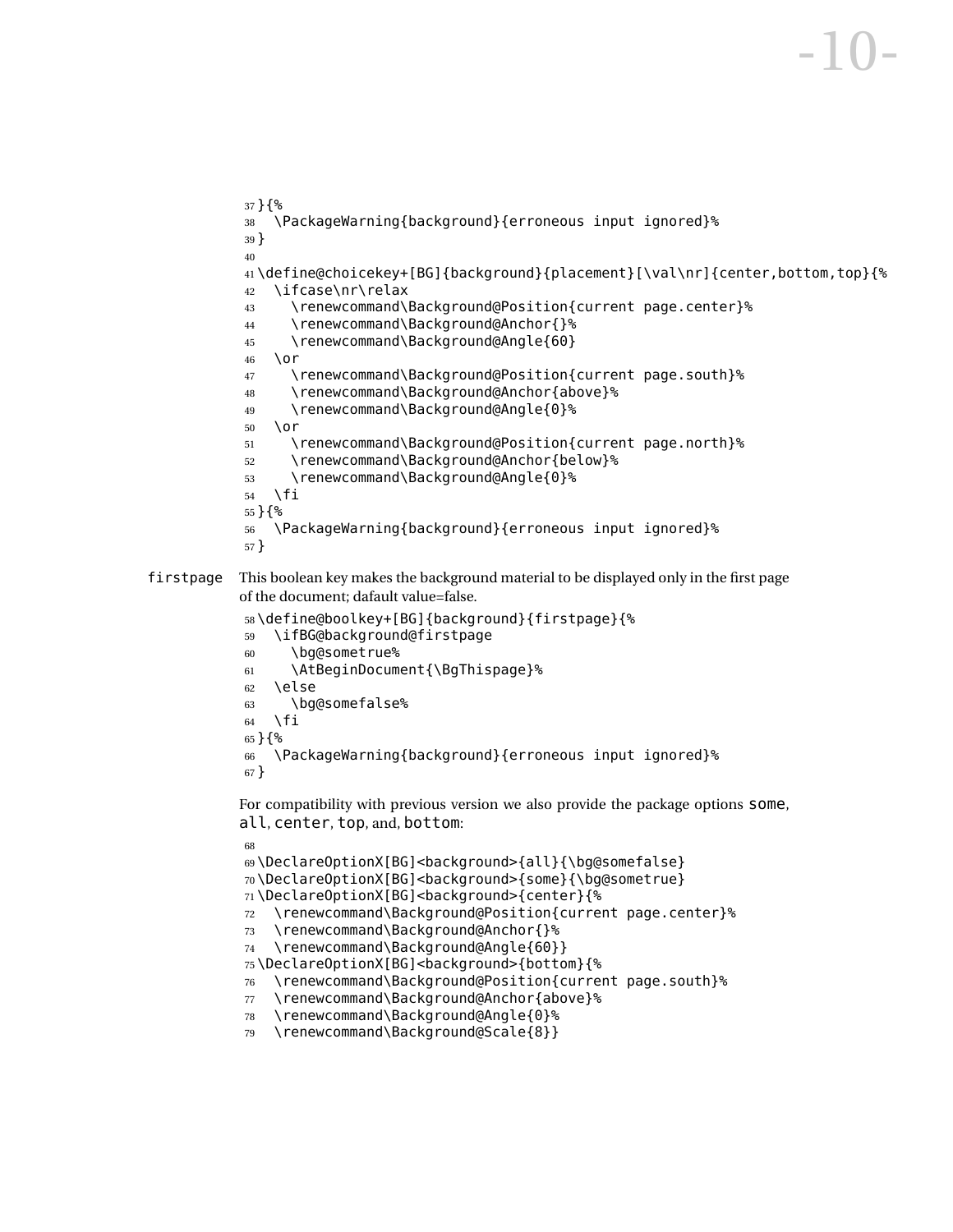```
80\DeclareOptionX[BG]<br/>background>{top}{%
                    81 \renewcommand\Background@Position{current page.north}%
                    82 \renewcommand\Background@Anchor{below}%
                    83 \renewcommand\Background@Angle{0}%
                    84 \renewcommand\Background@Scale{8}}
                   And we execute the options all and center.
                    85
                   86 \ExecuteOptions{all,center}
                   87% \begin{macrocode}
                   88
                   89% Now we process any unknown inputs. A warning will be produced when the
                   90% user issues an option that has not been declared.
                   91% \begin{macrocode}
                   92
                   93 \DeclareOptionX*{\PackageWarningNoLine{background}{Option '\CurrentOption' ignored}}
                   We next execute and process the options:
                   94
                   95\ExecuteOptionsX[BG]<br/>background>{%
                   96 firstpage=false,
                   97 contents=Draft,%
                   98 color=red!45,%
                   99 angle=60,%
                   100 opacity=0.5,%
                   101 scale=10,%
                   102 position=current page.center,%
                   103 anchor={},%
                   104 nodeanchor={center},%
                   105 hshift=0pt,%
                   106 vshift=0pt%
                   107 }
                   108
                   109 \ProcessOptionsX[BG]<br/>background>
\backgroundsetup We define \backgroundsetup; our command for changing default values ay any
                   point of the document:
                   110\DeclareRobustCommand*\backgroundsetup[1]{%<br>111 \setkeys[BG]{background}{#1}
                       \setkeys[BG]{background}{#1}
                   112 }
    \bg@material Our main command uses a simple \node construct to build the background material.
                   113
                   114 \newcommand\bg@material{%
                   115 \begin{tikzpicture}[remember picture,overlay,scale=\Background@Scale]
                   116 \node [
                   117 rotate=\Background@Angle,
                   118 scale=\Background@Scale,
                   119 opacity=\Background@Opacity,
                   120 anchor=\Background@NodeAnchor,
```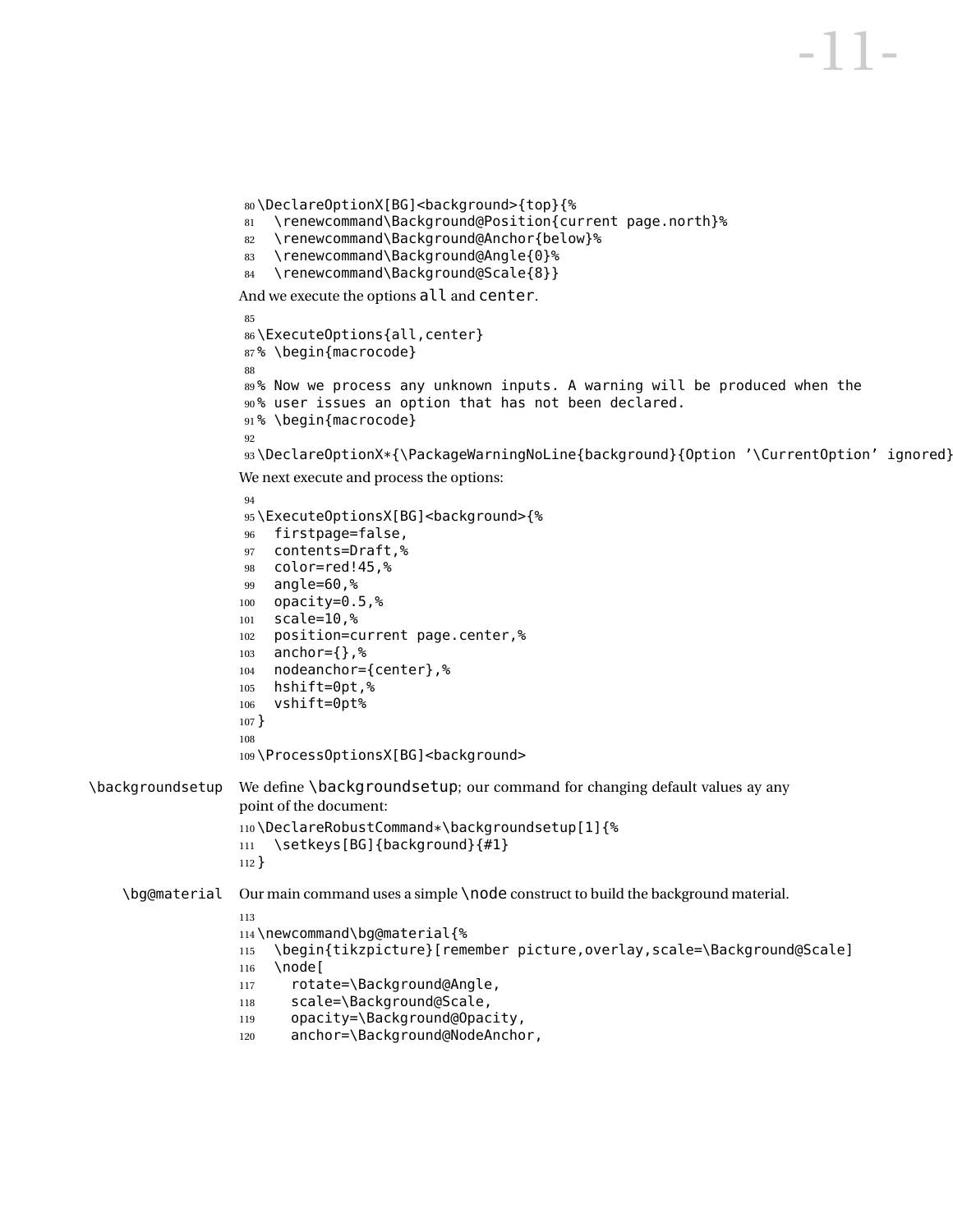```
121 xshift=\Background@HShift,
                 122 yshift=\Background@VShift,
                 123 color=\Background@Color,
                 124 inner sep=0pt
                 125 ]
                 126 at (\Background@Position) [\Background@Anchor]
                 127 {\Background@Contents};
                 128 \end{tikzpicture}}%
   \BgThispage A simple application of the AddThispageHook command provided by the everypage
                 package.
                 129 \newcommand\BgThispage{\AddThispageHook{\bg@material}}
 \NoBgThispage A hack that perhaps admits improvements. We make a copy of \bg@material, and
                 redefine it to be empty on the current page. Then we use the afterpage command
                 to restore the original background material.
                 130
                 131 \newcommand\NoBgThispage{%
                 132 \let\oldbg@material\bg@material\renewcommand\bg@material{}%
                 133 \afterpage{\AddEverypageHook{\oldbg@material}}}
                 Finally, we check for the boolean bg@some; if it is true, then no background mate-
                 rial is added; otherwise, the material will be added using the AddEverypageHook
                 command.
                 134
                 135 \ifbg@some
                 136 \AddThispageHook{}
                 137 \else
                 138 \AddEverypageHook{\bg@material}
                 139 \fi
\SetBgContents
   \SetBgColor
   \SetBgAngle
 \SetBgOpacity
141 \newcommand\SetBgContents[1]{%
   \SetBgScale
\SetBgPosition
 \SetBgAnchor
  \SetBgHshift
  \SetBgVshift
                Now we take care of backwards compatibility; we create the old commands and use
                them as aliases for the new ones:
                140
                142 \def\Background@Contents{#1}}
                143 \newcommand\SetBgAngle[1]{%
                144 \def\Background@Angle{#1}}
                145 \newcommand\SetBgColor[1]{%
                 146 \def\Background@Color{#1}}
                 147 \newcommand\SetBgScale[1]{%
                 148 \def\Background@Scale{#1}}
                 149 \newcommand\SetBgVshift[1]{%
                 150 \def\Background@VShift{#1}}
                 151 \newcommand\SetBgHshift[1]{%
                 152 \def\Background@HShift{#1}}
                 153 \newcommand\SetBgPosition[1]{%
                 154 \def\Background@Position{#1}}
```

```
155 \newcommand\SetBgAnchor[1]{%
```